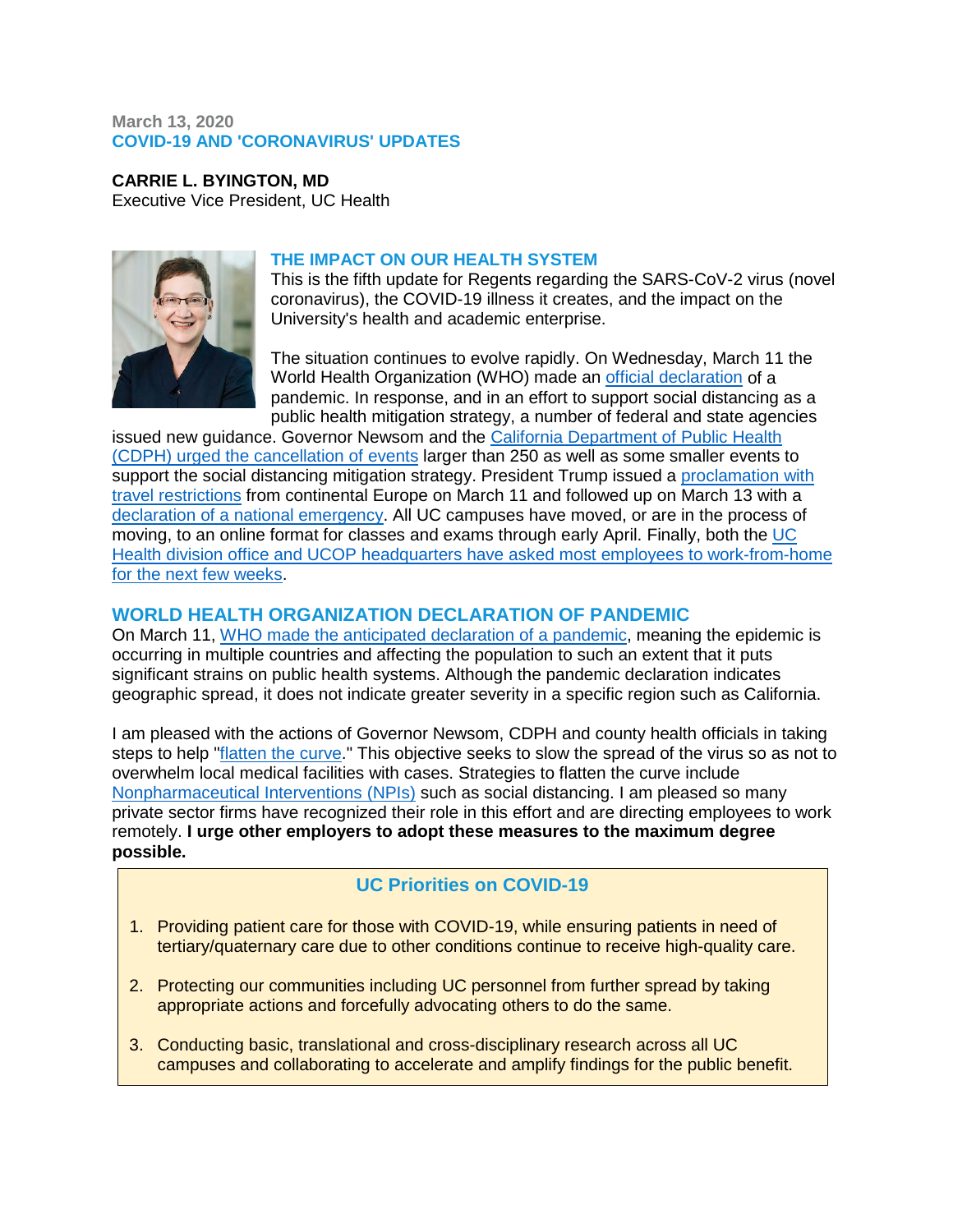#### **Critical operations will continue at all UC campus and system locations**. **Our health centers provide vital services to their communities and continue to do so.**

UC hospitals have active emergency operations centers and are implementing surge plans in anticipation of an increase in suspected and confirmed cases of COVID-19. UCSF Health, UCI Health, and UCLA Health have deployed surge tents near their emergency department to help with triage.



| <b>TABLE 1: COVID-19 Patients by Site</b>                                 |                                                    |
|---------------------------------------------------------------------------|----------------------------------------------------|
| <b>LOCATIONS</b>                                                          | <b>CURRENT</b><br><b>CONFIRMED</b><br><b>CASES</b> |
| <b>UC Davis Health</b>                                                    |                                                    |
| <b>UCSF Health</b>                                                        | 4                                                  |
| <b>UCI Health</b>                                                         |                                                    |
| <b>UCLA Health</b>                                                        |                                                    |
| <b>UC San Diego Health</b>                                                | Δ                                                  |
| <b>UC Campuses</b>                                                        |                                                    |
| TOTAL                                                                     | 9                                                  |
| Revised to reflect current confirmed counts<br>rather than total to date. |                                                    |



In-house SARS-CoV-2 testing is underway at UC San Diego Health, UCSF Health and UCLA Health. We expect UC Davis Health to begin inhouse testing next week and UCI Health to begin in-house testing soon. The student health centers are working with adjacent medical centers in some instances to provide testing and also have access to state and commercial laboratory testing.

Testing is focused on UC patients and each medical center has processes in place to ensure medically appropriate testing is available to assist health care providers in care delivery.

Across the medical centers we have evaluated approximately 100 persons under investigation (PUI) and have cared for 15 patients with known COVID-19 disease. As we move into a period of community transmission, we will no longer report PUIs. We are also changing our reporting to include only patients currently hospitalized at UC health centers. To date we have cared for a total of 15 people with COVID-19 and, as seen in Table 1, nine remain in the hospital.

#### **BRIEFING IN SACRAMENTO FOR ELECTED OFFICIALS AND THE PUBLIC**

On March 11, in Sacramento, I participated in a panel briefing for elected officials and the public led by Assembly Member Jim Wood, Chair of the Health Committee. This was an opportunity to share facts about the virus, prevention techniques, status of testing and to urge additional action steps.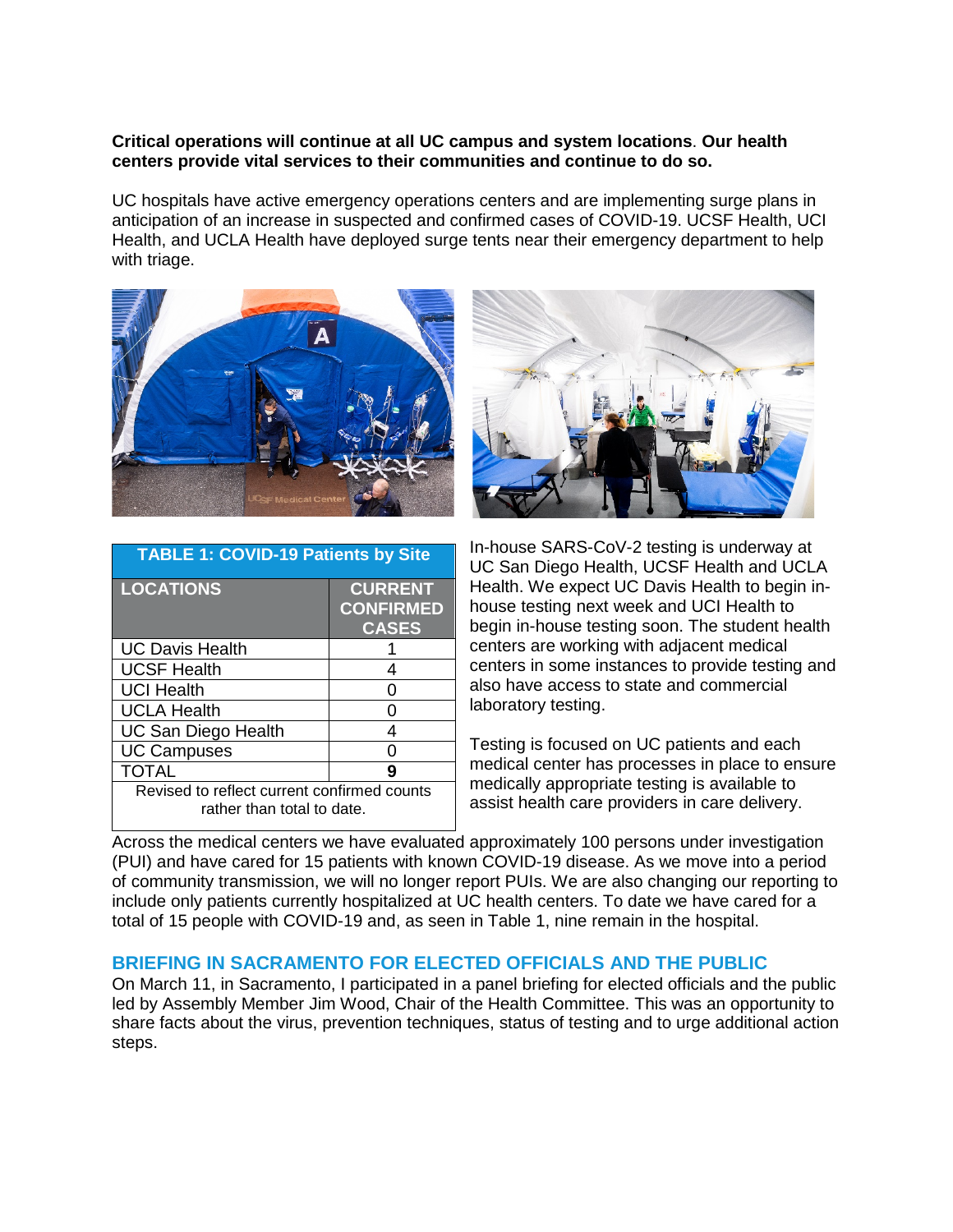Some of the panel's key points included:

- People are justifiably concerned because this strain of coronavirus is new, and there is uncertainty as we enter a pandemic. However, we have experience with other coronaviruses and other pandemics that help California and the world respond to this outbreak.
- Collaboration among local health departments, state agencies and health care providers have been excellent and is a key to meeting the challenges of mitigation.
- We have learned a great deal about this coronavirus since it was announced to the world on December 31, 2019. Over the past few weeks: Researchers at UC Santa Cruz posted the complete genome of the virus; a bioinformatic group including UC Riverside mapped a replication protein that may represent a point of vulnerability; and, three UC medical centers have begun in-house testing. [Learn more about UC's efforts here.](https://ucnet.universityofcalifornia.edu/news/2020/02/on-the-front-lines-combatting-sars-cov-2-and-covid-19.html)
- The experience from China indicates that the majority of healthy people who contract the virus will experience symptoms similar to influenza and can be managed from home. Those individuals should selfisolate, rest and drink fluids to remain hydrated.
- The elderly and those with underlying health conditions are at higher-risk and may experience more severe symptoms. See this link for CDC guidance on when to [seek medical care](https://www.cdc.gov/coronavirus/2019-ncov/about/share-facts.html) for suspected COVID-19.



• Children represented only ~2% of infections diagnosed in China. They may experience fewer symptoms than older patients but could potentially transmit infections. Closing schools is one form of social distancing that communities may undertake to prevent children from being infected and transmitting infection to others who are vulnerable including parents and grandparents.

At UC, our top priorities remain the protection our students, employees and communities, and marshalling our patient care and research capabilities for the public good.

# **UPDATED PORTAL AGGREGATES UC SYSTEMWIDE INFORMATION**

In a fast-moving situation, and with multiple campuses and medical centers working on COVID-19 research and patient care, UC has launched an updated informational page that consolidates information in one place. [The site](https://www.universityofcalifornia.edu/coronavirus)  [aggregates UC systemwide resources,](https://www.universityofcalifornia.edu/coronavirus)  [campus-specific COVID-19](https://www.universityofcalifornia.edu/coronavirus) information, and [links to public health organizations.](https://www.universityofcalifornia.edu/coronavirus) Visitors can subscribe for updates.

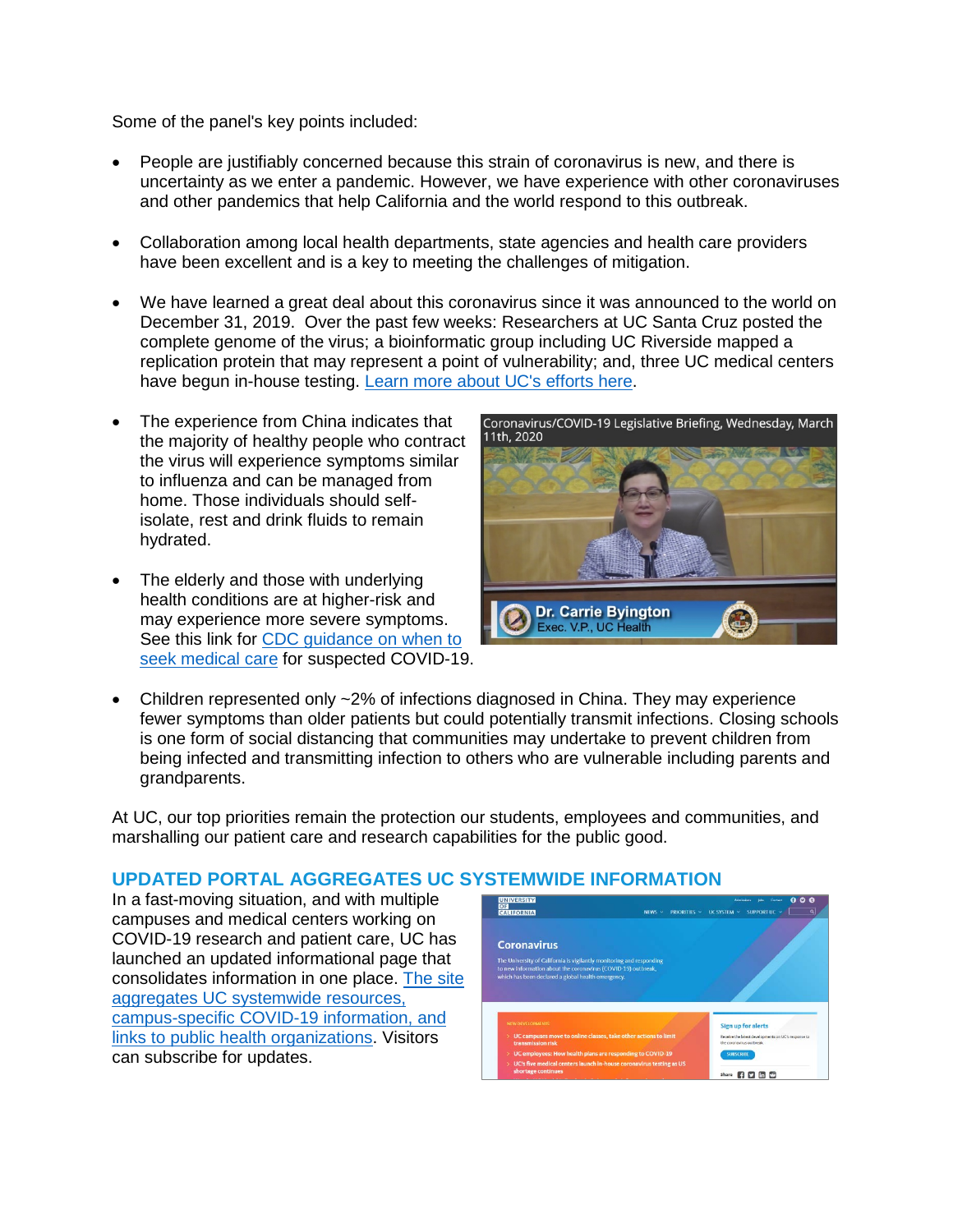#### **MATCH DAY GOING VIRTUAL**

One of the most important days in the life of a medical student is Match Day, a day when students learn where they have matched for their residency training. The day is an emotional one and offers a moment to acknowledge hard work and celebrate with family and friends. This year's UC Match Day, on March 20, will be held online. I regret that the traditional format is not feasible this time due to social distancing and other precautions necessary to keep everyone healthy. Be assured the University and medical schools intend to celebrate the achievements of our students and look forward to marking the occasion after this public health emergency passes.

# **IMPACT ON OUR ACADEMIC PROGRAMS**

*UC Washington Program (UCDC)*

- On Tuesday, March 10 UC Provost Michael T. Brown announced a temporary suspension of the UC Washington Program (UCDC) for the spring 2020 academic quarter and the remainder of the spring 2020 academic semester in light of ongoing developments with COVID-19 and UC's coordinated efforts to protect student and employee health and safety. Although UCDC's student population is not at high risk (unless there are underlying health conditions), should a student test positive, UCDC has limited ability to isolate that individual or to quarantine others, as needed.
- Students enrolled in the current winter 2020 quarter will be able to complete their UCDC studies and will be returning to their home campuses by Saturday, March 14; semester students are to vacate the UC Washington Center premises no later than March 20.
- Staff at UCDC will be working directly with UCDC campus coordinators to identify ways to lessen the impact of reabsorbing students into local campus enrollment for the spring 2020 quarter. For semester students currently enrolled at UCDC and completing their internships, UCDC will be working with the campuses to determine appropriate academic credit for internships and possible alternative options for online instruction. UCDC is also working with UCOP staff to determine appropriate next steps, including arrangement of return travel to California for these semester students.

#### *UC Education Abroad Program (UCEAP)*

- On March 12, the US Department of State and the CDC raised the travel advisory for Europe to Level 3. In accordance with UC Education Abroad Program (UCEAP) policy, spring term programs in impacted European countries are being suspended.
- This affects 454 UCEAP students (93 students pre-departure, 361 students in programs in progress) in programs in 10 European countries – Czech Republic, Denmark, France, Germany, Hungary, The Netherlands, Norway, Spain, Sweden and Switzerland.

UCEAP is coordinating with Registrar and Financial Aid offices at each UC undergraduate campus, and our international partners, to ensure that students in these programs receive the maximum amount of academic credit and to minimize the financial implications for each student related to these program suspensions.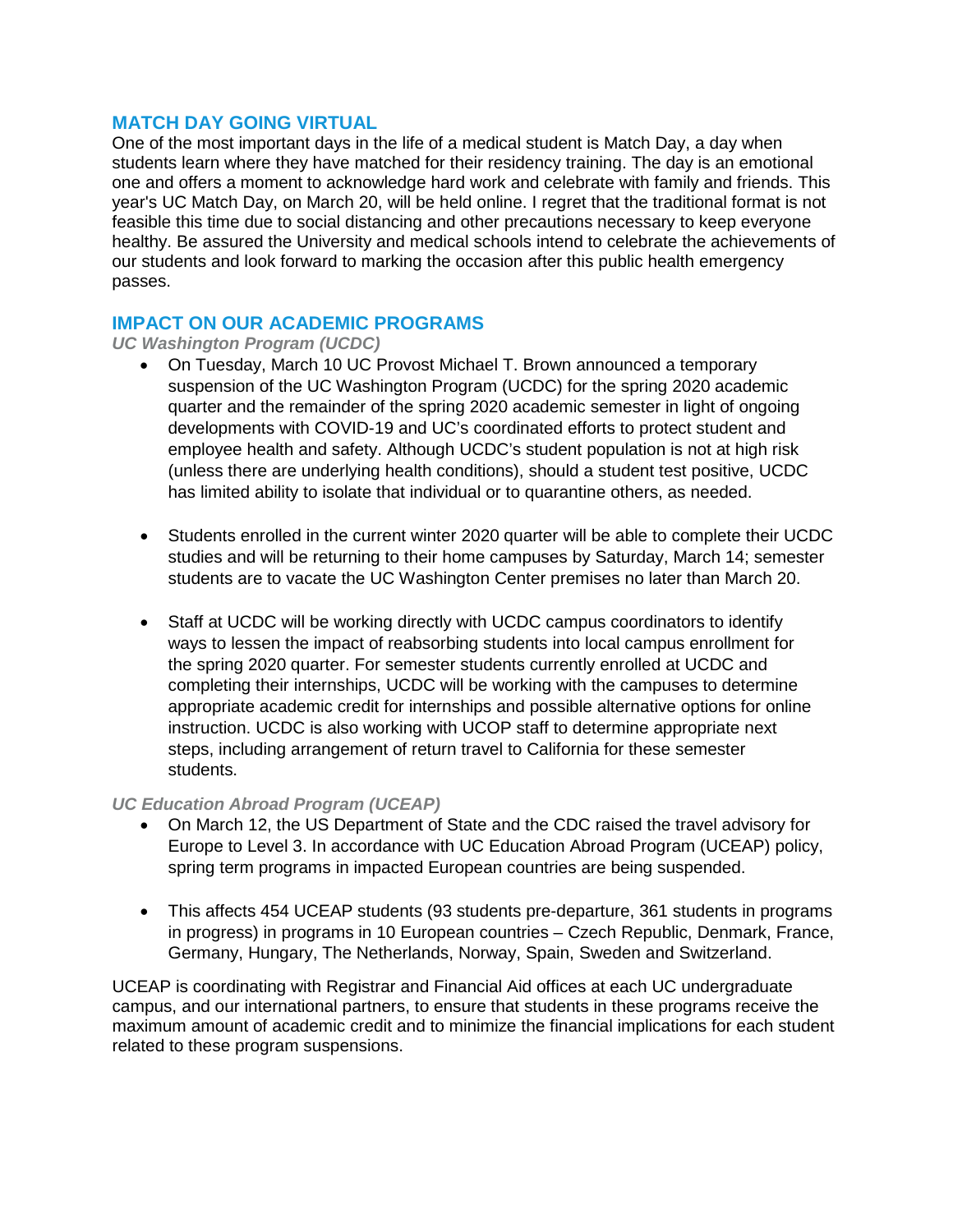# **LEVERAGING TELEHEALTH FOR MEDICAL ADVICE AND MINOR AILMENTS**

During this public health emergency, in-person appointments may become more difficult to obtain or be less desirable for patients with compromised immune systems or underlying health conditions. Choosing telehealth can also free up appointment slots for those who require inperson evaluation due to their condition. [Learn how UC employees can access telehealth](https://ucnet.universityofcalifornia.edu/news/2020/03/your-health-plans-response-to-the-coronavirus-covid-19-outbreak.html)  [services through your health plan.](https://ucnet.universityofcalifornia.edu/news/2020/03/your-health-plans-response-to-the-coronavirus-covid-19-outbreak.html)

Likewise, students who have UC SHIP or other insurance can access telehealth through their student health center's portal or directly at [Live Health Online.](https://livehealthonline.com/)

#### **Telehealth should never be used in an emergency.**

# **ADVICE: IF YOU GET SICK**

If you become ill and have mild symptoms you may be able to remain at home.

[Specific guidance from the CDC](https://www.cdc.gov/coronavirus/2019-ncov/community/home/cleaning-disinfection.html) includes:

- Staying home, separated from other people and pets.
- Not using public transportation.
- Not attending events.
- Alerting your doctor's office, urgent care or emergency room before going and following their instructions so you can get the care you need without exposing others. Telehealth options should also be considered.
- Wearing a facemask if you feel sick. Although facemasks will not prevent a healthy person from exposure, a facemask on an ill person will help keep others healthy by reducing the viral 'plume' produced by your coughing and sneezing.
- Cleaning your hands often, for at least 20 seconds with soap and water or using an alcoholbased hand sanitizer that has at least a 60% alcohol content.
- Using household disinfectants or diluted bleach to clean hard surfaces that you are touching such as tables, doorknobs, light switches, handles, desks, toilets, faucets and sinks.
	- o Prepare a diluted bleach solution by mixing:
		- 5 tablespoons (1/3rd cup) bleach per gallon of water, **or**
		- 4 teaspoons bleach per quart of water
- Avoiding sharing of dishes, cups, towels or bedding with others.
- Washing items in the warmest setting and thoroughly dry before touching. You may also use one of the [disinfectants pre-approved by the U.S. Environmental Protection Agency \(EPA\)](https://www.americanchemistry.com/Novel-Coronavirus-Fighting-Products-List.pdf)  [for use against emerging enveloped viral pathogens.](https://www.americanchemistry.com/Novel-Coronavirus-Fighting-Products-List.pdf)
- Using trash can liners so contaminated tissues and other items can be removed without touching, and disinfecting any laundry hampers that come in contact with contaminated clothes, sheets or towels.
- If your symptoms worsen, contact your doctor or health care provider. They may advise you to be evaluated. In all scenarios, you should avoid contact with others except for medical personnel who have been advised of your condition.

# **KEEPING PEOPLE INFORMED THROUGH PUBLISHED MATERIALS**

UC campuses have been publishing extensive educational materials for the public, our students, and staff. UCOP is distributing guidance to facilitate smooth operations. Examples include:

o [UCOP Telecommuting and Limited Onsite Operational Status](https://www.ucop.edu/coronavirus/) - **NEW**